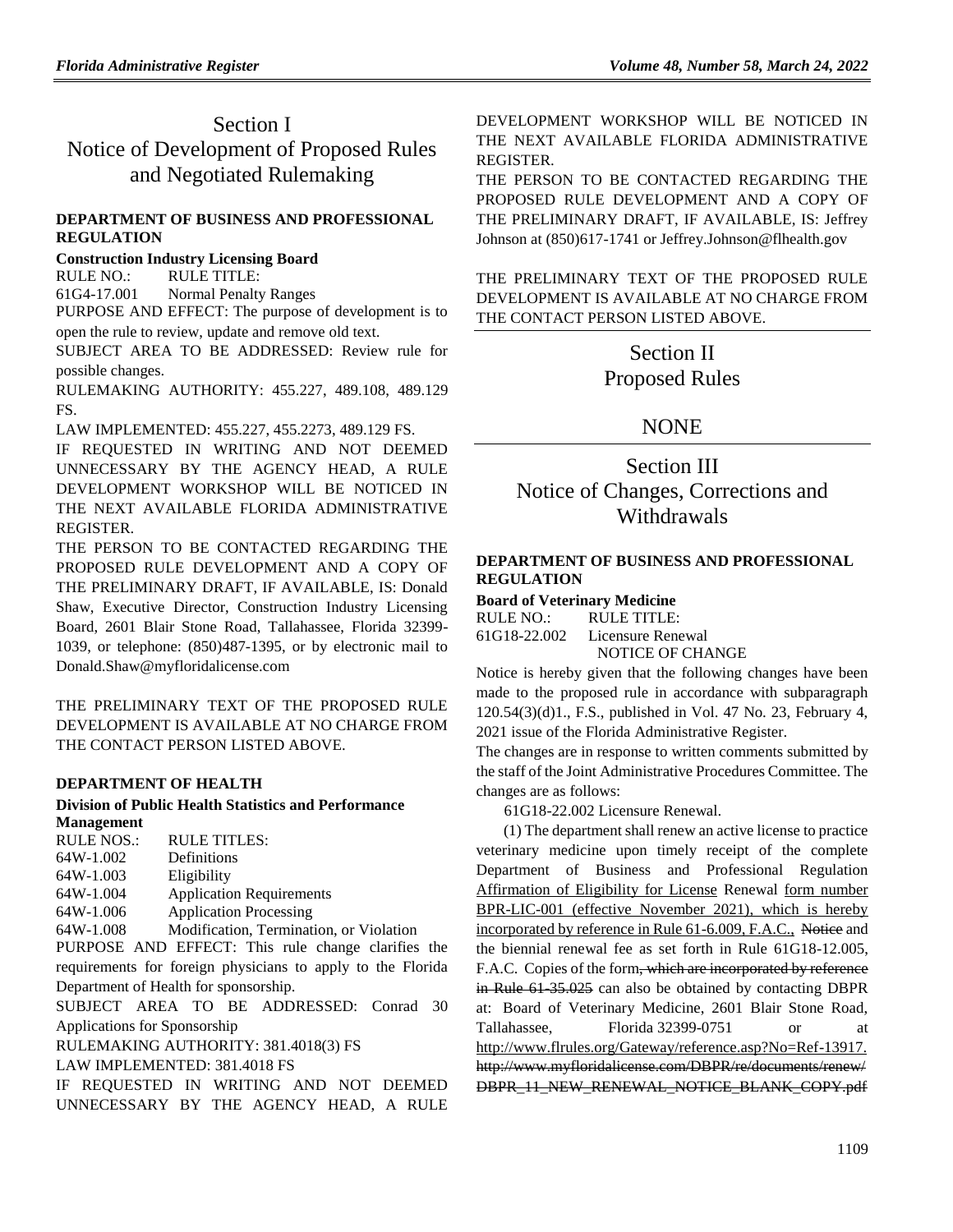(2) Any licensee may elect at the time of license renewal to place the license into inactive status by filing with the board a complete Department of Business and Professional Regulation Affirmation of Eligibility for License Renewal form number BPR-LIC-001 (effective November 2021), which is hereby incorporated by reference in Rule 61-6.009, F.A.C., Notice in which the licensee affirmatively elects inactive status and paying the inactive status renewal fee as set forth in Rule 61G18-12.009, F.A.C. Copies of the form can be obtained by contacting DBPR at: Board of Veterinary Medicine, 2601 Blair Stone Road, Tallahassee, Florida 32399-0751 or at [http://www.flrules.org/Gateway/reference.asp?No=Ref-13917.](https://www.flrules.org/Gateway/reference.asp?No=Ref-13917) http://www.myfloridalicense.com/DBPR/re/documents/renew/ DBPR\_11\_NEW\_RENEWAL\_NOTICE\_BLANK\_COPY.pdf

(3) An active licensee seeking inactive status outside the renewal shall submit a complete application on the form prescribed by the Department of Business and Professional Regulation (DBPR), DBPR VM 11 Change of Status Application, (effective November 2020), which is hereby incorporated by reference in Rule 61-35.025, F.A.C., together with the fee as set forth in 61G18-12.0085. Copies of the application can be obtained by contacting DBPR at: Board of Veterinary Medicine, 2601 Blair Stone Road, Tallahassee, Florida 32399-0751 or [http://www.flrules.org/Gateway/reference.asp?No=Ref-12391.](https://www.flrules.org/Gateway/reference.asp?No=Ref-12391) http://www.myfloridalicense.com/dbpr/pro/vetm/docume nts/VM11\_Change\_of\_Status.pdf

(4) An inactive licensee seeking active status shall submit a complete application on the form prescribed by the Department of Business and Professional Regulation (DBPR), DBPR VM 11 Change of Status Application, (effective November 2020), which is hereby incorporated by reference in Rule 61-35.025, F.A.C., together with the fee as set forth in 61G18-12.008, F.A.C. and all supporting documentation demonstrating compliance with the continuing education requirements as specified in rule 61G18-16.002, F.A.C. Copies of the application can be obtained by contacting DBPR at: Board of Veterinary Medicine, 2601 Blair Stone Road, Tallahassee, Florida 32399-0751 or at [http://www.flrules.org/Gateway/reference.asp?No=Ref-12391.](https://www.flrules.org/Gateway/reference.asp?No=Ref-12391)

[http://www.myfloridalicense.com/dbpr/pro/vetm/docume](http://www.myfloridalicense.com/dbpr/pro/vetm/documents/VM11_Change_of_Status.pdf) [nts/VM11\\_Change\\_of\\_Status.pdf](http://www.myfloridalicense.com/dbpr/pro/vetm/documents/VM11_Change_of_Status.pdf)

(5) Renewal Exemption for Spouses of Members of Armed Forces. A licensee who is the spouse of a member of the Armed Forces of the United States and was caused to be absent from the State of Florida because of the spouse's duties with the armed forces shall be exempt from all licensure renewal provisions during such absence. The licensee must show proof to the Board of the absence and the spouse's military status. Such proof shall consist of copies of the military orders requiring the change of duty station and must be sent to the Board office in order to qualify for the exemption.

(6) An applicant for reinstatement of a null and void license shall submit a complete application on the form prescribed by the Department of Business and Professional Regulation (DBPR), DBPR VM 6 Application for Individual Licensure: to Reinstate Null and Void License, (effective November 2020), which is hereby incorporated by reference in Rule 61-35.025, F.A.C., together with the appropriate fee and all supporting data demonstrating illness or economic hardship. Copies of the application can be obtained by contacting DBPR at: Board of Veterinary Medicine, 2601 Blair Stone Road, Tallahassee, Florida 32399-0751 [http://www.flrules.org/Gateway/reference.asp?No=Ref-12386.](https://www.flrules.org/Gateway/reference.asp?No=Ref-12386) http://www.myfloridalicense.com/dbpr/pro/vetm/documents/V M6\_Reactivation\_of\_NullVoid\_License.pdf

Rulemaking Authority 455.271, 455.02(2), 474.203 474.206, 474.211(2) FS. Law Implemented 455.271, 455.02(2), 474.211(1) FS. History–New

THE PERSON TO BE CONTACTED REGARDING THE PROPOSED RULE IS: Ruthanne Christie, Executive Director, Board of Veterinary Medicine, 2601 Blair Stone Road, Tallahassee, FL 32399-0751, N13, or by electronic mail - Ruthanne.Christie@myfloridalicense.com.

> Section IV Emergency Rules

# NONE

# Section V Petitions and Dispositions Regarding Rule Variance or Waiver

[DEPARTMENT OF FINANCIAL SERVICES](https://www.flrules.org/gateway/department.asp?id=69)

[Division of Funeral, Cemetery, and Consumer Services](https://www.flrules.org/gateway/organization.asp?id=369) RULE NO.: RULE TITLE:

[69K-18.004](https://www.flrules.org/gateway/ruleNo.asp?id=69K-18.004) Intern Training Agencies.

NOTICE IS HEREBY GIVEN that on February 22, 2022, the Division of Funeral, Cemetery, and Consumer Services, received a petition for waiver of certain requirements of subsection 69K-18.004(3), FAC. The petitions were filed on behalf of Heath Funeral Chapel, Inc. d/b/a Heath Funeral Chapel & Crematory (Heath) which is acquiring a funeral establishment that is currently a training agency. Heath seeks a waiver such that the number of cases done by the prior owner of the funeral establishment should count against the requirement of the cited rule, so that the training agency status of the funeral establishment may be continued, thus preventing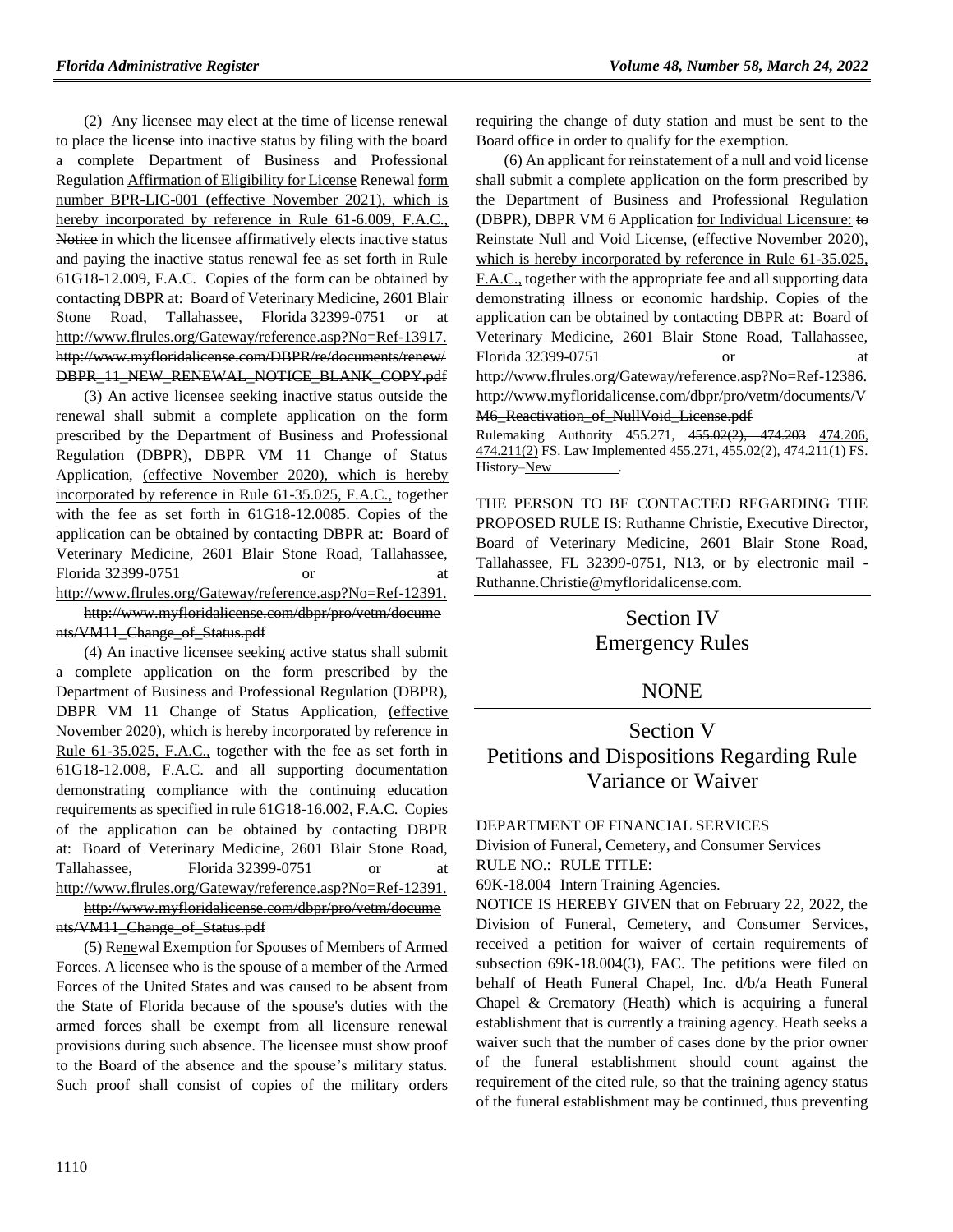the imposition of serious hardship to the interns currently training at the said funeral establishment.

A copy of the Petition for Variance or Waiver may be obtained by contacting: Jasmin Richardson at (850)413-3039.

# Section VI Notice of Meetings, Workshops and Public **Hearings**

#### [DEPARTMENT OF EDUCATION](https://www.flrules.org/gateway/department.asp?id=6)

#### [Division of Blind Services](https://www.flrules.org/gateway/organization.asp?id=1419)

The Florida Rehabilitation Council for the Blind and the Division of Blind Services announces a telephone conference call to which all persons are invited.

DATE AND TIME: April 7, 2022, 2:00 p.m.

PLACE: Teleconference Phone: 1(888)585-9008, Conference Room# 319 035 377#

GENERAL SUBJECT MATTER TO BE CONSIDERED: FRCB By-Laws Sub Committee Meeting

A copy of the agenda may be obtained by contacting: No Agenda

Pursuant to the provisions of the Americans with Disabilities Act, any person requiring special accommodations to participate in this workshop/meeting is asked to advise the agency at least 7 days before the workshop/meeting by contacting: If you are hearing or speech impaired, please contact the agency using the Florida Relay Service, 1(800)955- 8771 (TDD) or 1(800)955-8770 (Voice).

For more information, you may contact: The Division of Blind Services, 325 West Gaines Street, Turlington Bldg., Room 1114, Tallahassee, Florida 32399, Phone: (850)245-9305, Email: Brandis.Hall@dbs.fldoe.org.

#### [FLORIDA COMMISSION ON OFFENDER REVIEW](https://www.flrules.org/gateway/department.asp?id=23)

The Florida Commission on Offender Review announces a public meeting to which all persons are invited.

DATES AND TIMES: Wednesday, April 13, 2022, 9:00 a.m.; Thursday, April 14, 2022, 9:00 a.m.

PLACE: Minneola City Hall, 800 U.S. 27, Minneola, Florida 34715

The meeting will also be held via conference call. To participate in the meeting, call United States (Toll Free): 1(877)309-2073 or United States: (571)317-3129 and dial access code 337-350- 165. For questions and correspondence from inmate supporters, please email inmatessupporter@fcor.state.fl.us. For questions and correspondence regarding victims' rights, please email victimsquestions@fcor.state.fl.us.

GENERAL SUBJECT MATTER TO BE CONSIDERED: Regularly scheduled meeting for all Parole, Conditional Release, Conditional Medical Release, Addiction Recovery, Control Release and all other Commission business.

A copy of the agenda may be obtained by contacting: Florida Commission on Offender Review, (850)488-1293.

Pursuant to the provisions of the Americans with Disabilities Act, any person requiring special accommodations to participate in this workshop/meeting is asked to advise the agency at least 5 days before the workshop/meeting by contacting: Florida Commission on Offender Review at ada@fcor.state.fl.us. If you are hearing or speech impaired, please contact the agency using the Florida Relay Service, 1(800)955-8771 (TDD) or 1(800)955-8770 (Voice).

If any person decides to appeal any decision made by the Board with respect to any matter considered at this meeting or hearing, he/she will need to ensure that a verbatim record of the proceeding is made, which record includes the testimony and evidence from which the appeal is to be issued.

### [REGIONAL PLANNING COUNCILS](https://www.flrules.org/gateway/department.asp?id=29)

[West Florida Regional Planning Council](https://www.flrules.org/gateway/organization.asp?id=57)

The Emerald Coast Local Emergency Planning Committee (LEPC) announces a public meeting to which all persons are invited.

DATE AND TIME: Wednesday, March 30, 2022, 1:30 p.m. PLACE: Virtual

GENERAL SUBJECT MATTER TO BE CONSIDERED: The Emerald Coast Local Emergency Planning Committee (LEPC) will hold a public meeting on Wednesday, March 30, 2022, 1:30 p.m.

The meeting will be held virtually, please find the virtual meeting details below:

https://meet.goto.com/494093301 or by phone: United States: (571)317-3112, Access Code: 494-093-301

View the agenda and learn more about the Emerald Coast LEPC by visiting: www.ecrc.org/LEPCMeetings.

The Emerald Coast Local Emergency Planning Committee is staffed by the Emerald Coast Regional Council, a regional entity providing professional technical assistance, planning, coordinating, and advisory services to local governments, state and federal agencies, and the public to preserve and enhance the quality of life in northwest Florida.

A copy of the agenda may be obtained by contacting: Debbie Thayer, Program Coordinator, at debbie.thayer@ecrc.org, or (850)332-7976 ext. 225.

Pursuant to the provisions of the Americans with Disabilities Act, any person requiring special accommodations to participate in this workshop/meeting is asked to advise the agency at least 48 hours before the workshop/meeting by contacting: Public Involvement at publicinvolvement@ecrc.org. If you are hearing or speech impaired, please contact the agency using the Florida Relay Service, 1(800)955-8771 (TDD) or 1(800)955-8770 (Voice).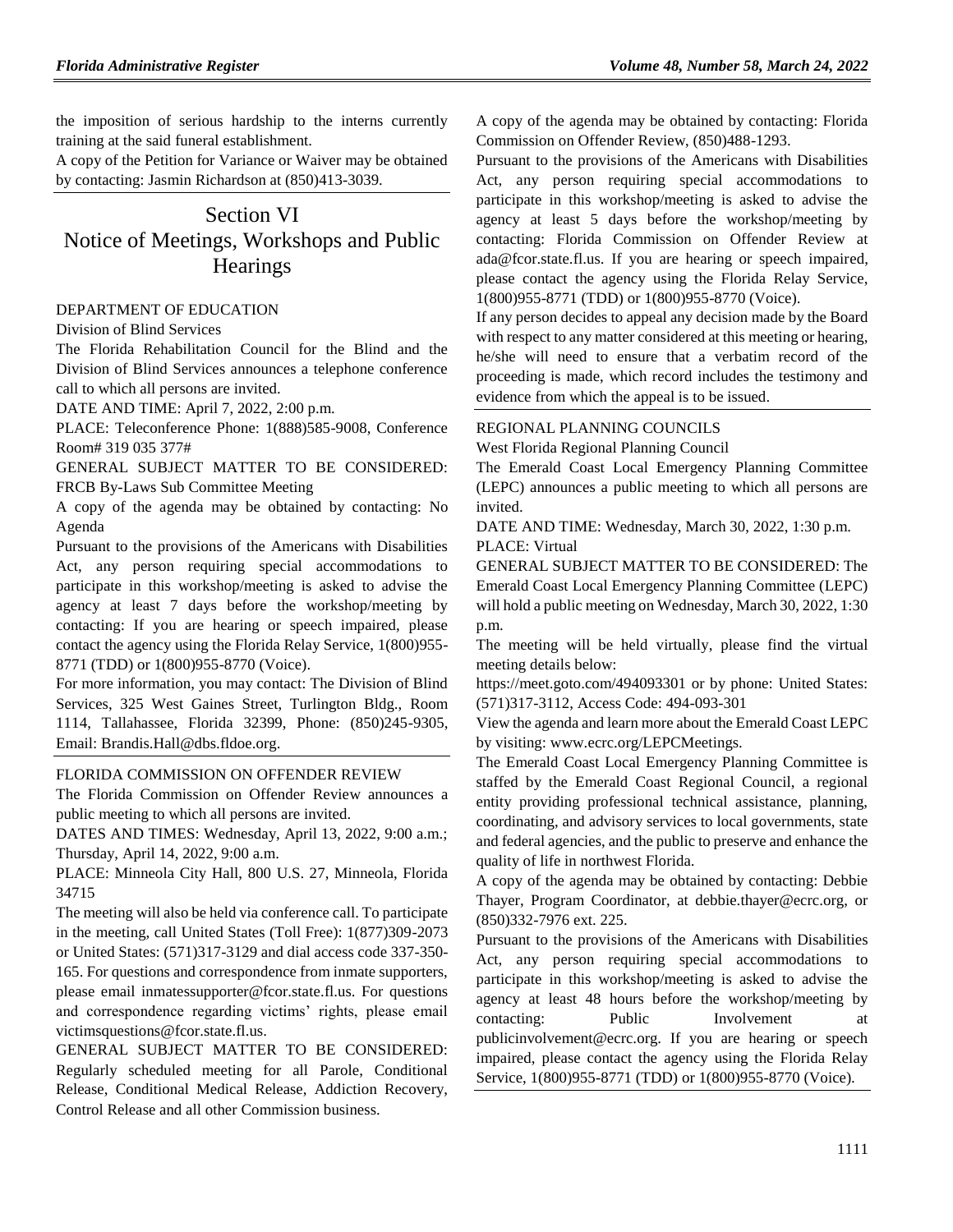#### DEPARTMENT [OF ENVIRONMENTAL PROTECTION](https://www.flrules.org/gateway/department.asp?id=62)

The Department of Environmental Protection announces a public meeting to which all persons are invited.

DATE AND TIME: April 25, 2022, 4:00 p.m. – 7:00 p.m.

PLACE: Cape Canaveral Public Library, 201 Polk Ave., Cape Canaveral, FL 32920.

GENERAL SUBJECT MATTER TO BE CONSIDERED: To receive oral and written public comments and data on Space Exploration Technologies Corporation's (Space X) draft National Pollutant Discharge Elimination System (NPDES) permit which would authorize the construction and operation of an industrial wastewater facility that would discharge up to 0.003 MGD of non-process water to a stormwater management system, which under specific conditions, discharges to a ditch leading to Oyster Prong, a Class II waterbody within the Indian River Lagoon Outstanding Florida Waterbody. The facility will be located at Latitude: 28? 32' 31.36" N Longitude: 80? 39' 52.54" W, on Roberts Road & State Road 3, Merritt Island, Florida 32953 in Brevard County. The Department gave notice of its preparation of a draft NPDES permit on February 2, 2022. When a public meeting is scheduled, the public comment period is extended until the close of the public meeting. Any person may submit oral or written statements and data at the public meeting on the Department's proposed agency action. As a result of significant public comment, the Department's final action may be different from the position taken in the draft permit.

The permit application file and supporting data are available for public inspection anytime through the following link: https://prodenv.dep.state.fl.us/DepNexus/public/electronicdocuments/FL0A00032/facility!search.

A copy of the agenda may be obtained by contacting: Katrina Kasemir, 3319 Maguire Blvd, Suite 232 Orlando, Florida 32803 in writing.

Pursuant to the provisions of the Americans with Disabilities Act, any person requiring special accommodations to participate in this workshop/meeting is asked to advise the agency at least 48 hours before the workshop/meeting by contacting: The Bureau of Personnel Services at (850)245- 2511. If you are hearing or speech impaired, please contact the agency using the Florida Relay Service, 1(800)955-8771 (TDD) or 1(800)955-8770 (Voice).

### [DEPARTMENT OF HEALTH](https://www.flrules.org/gateway/department.asp?id=64)

#### [Board of Dentistry](https://www.flrules.org/gateway/organization.asp?id=328)

The Board of Dentistry announces a telephone conference call to which all persons are invited.

DATE AND TIME: April 5, 2022, 1:00 p.m. ET

PLACE: 1(888)585-9008 when prompted, enter conference room number 599196982#

GENERAL SUBJECT MATTER TO BE CONSIDERED: Probable Cause Panel with reconsiderations.

A copy of the agenda may be obtained by contacting: www.floridasdentistry.gov.

Pursuant to the provisions of the Americans with Disabilities Act, any person requiring special accommodations to participate in this workshop/meeting is asked to advise the agency at least 7 days before the workshop/meeting by contacting: (850)245-4474. If you are hearing or speech impaired, please contact the agency using the Florida Relay Service, 1(800)955-8771 (TDD) or 1(800)955-8770 (Voice).

If any person decides to appeal any decision made by the Board with respect to any matter considered at this meeting or hearing, he/she will need to ensure that a verbatim record of the proceeding is made, which record includes the testimony and evidence from which the appeal is to be issued.

For more information, you may contact: (850)245-4474.

#### [DEPARTMENT OF FINANCIAL SERVICES](https://www.flrules.org/gateway/department.asp?id=69)

The Department of Financial Services announces a public meeting to which all persons are invited.

DATE AND TIME: Tuesday, April 5, 2022, 2:00 p.m. – 4:00 p.m. Eastern Time

PLACE: Department of Children and Families, 2415 North Monroe Street, Room C100, Tallahassee, Florida

GENERAL SUBJECT MATTER TO BE CONSIDERED: The Florida PALM Executive Steering Committee will meet to discuss the status of the Florida PALM Project. See agenda for meeting details. A portion of this meeting may be shaded.

A copy of the agenda may be obtained by contacting: A copy of the agenda may be obtained on the Florida PALM Project website https://myfloridacfo.com/floridapalm/oversight.

Pursuant to the provisions of the Americans with Disabilities Act, any person requiring special accommodations to participate in this workshop/meeting is asked to advise the agency at least 5 days before the workshop/meeting by contacting: Jenifer Hartsfield at (850)410-9025 or FloridaPALM@myfloridacfo.com. If you are hearing or speech impaired, please contact the agency using the Florida Relay Service, 1(800)955-8771 (TDD) or 1(800)955-8770 (Voice).

For more information, you may contact: The Florida PALM Executive Steering Committee by email at: FloridaPALM@myfloridacfo.com.

#### [DEPARTMENT OF FINANCIAL SERVICES](https://www.flrules.org/gateway/department.asp?id=69)

The Department of Financial Services announces a public meeting to which all persons are invited.

DATE AND TIME: Thursday, April 7, 2022, 2:00 p.m. – 4:00 p.m. Eastern Time

PLACE: Department of Children and Families, 2415 North Monroe Street, Room C100, Tallahassee, Florida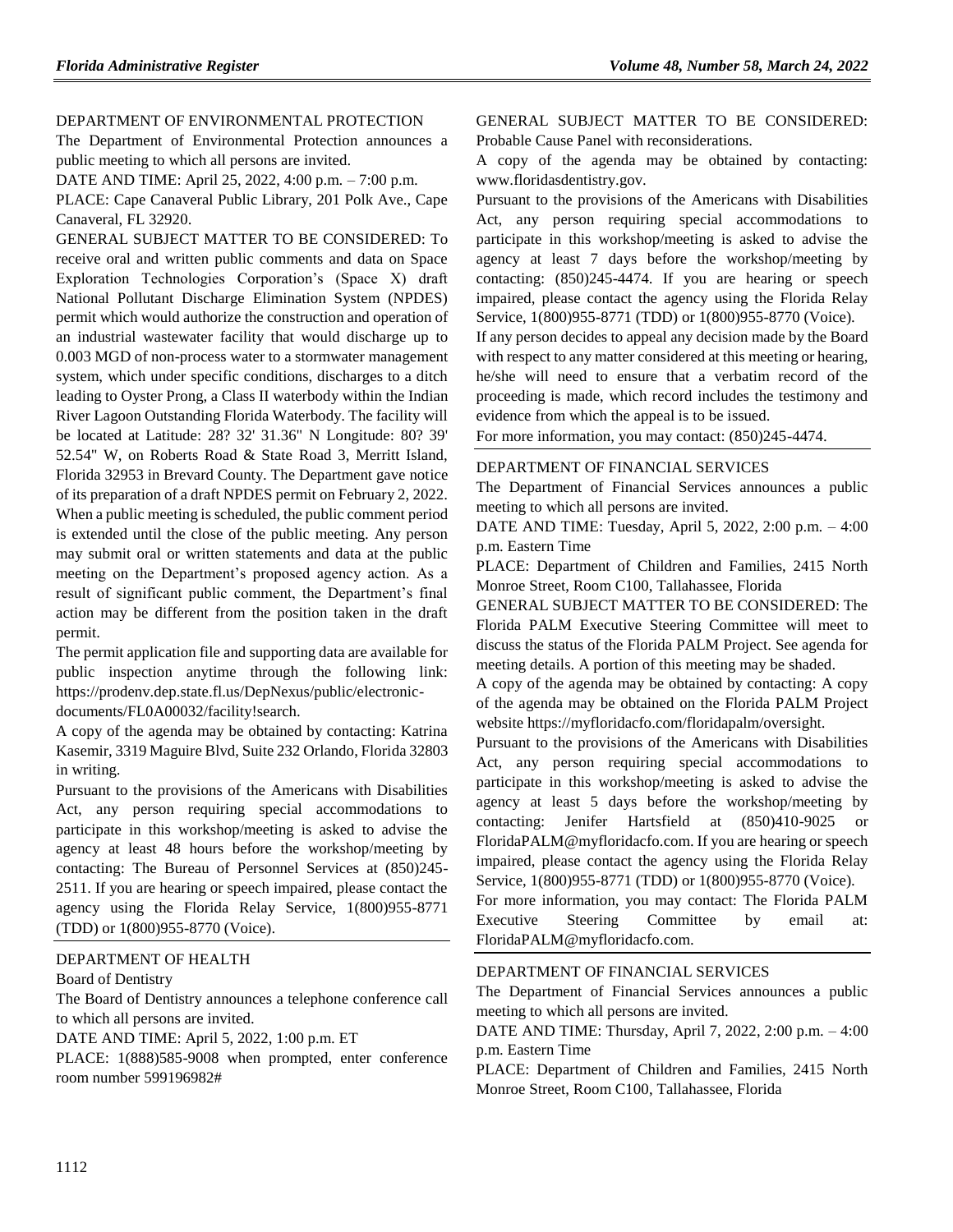GENERAL SUBJECT MATTER TO BE CONSIDERED: The Florida PALM Executive Steering Committee will meet to discuss the status of the Florida PALM Project. See agenda for meeting details. A portion of this meeting may be shaded.

A copy of the agenda may be obtained by contacting: A copy of the agenda may be obtained on the Florida PALM Project website https://myfloridacfo.com/floridapalm/oversight.

Pursuant to the provisions of the Americans with Disabilities Act, any person requiring special accommodations to participate in this workshop/meeting is asked to advise the agency at least 5 days before the workshop/meeting by contacting: Jenifer Hartsfield at (850)410-9025 or FloridaPALM@myfloridacfo.com. If you are hearing or speech impaired, please contact the agency using the Florida Relay Service, 1(800)955-8771 (TDD) or 1(800)955-8770 (Voice).

For more information, you may contact: The Florida PALM Executive Steering Committee by email at FloridaPALM@myfloridacfo.com.

### [DEPARTMENT OF FINANCIAL SERVICES](https://www.flrules.org/gateway/department.asp?id=69)

The Department of Financial Services announces a public meeting to which all persons are invited.

DATE AND TIME: Tuesday, April 12, 2022, 2:00 p.m. – 4:00 p.m. Eastern Time

PLACE: Department of Children and Families, 2415 North Monroe Street, Room C100, Tallahassee, Florida

GENERAL SUBJECT MATTER TO BE CONSIDERED: The Florida PALM Executive Steering Committee will meet to discuss the status of the Florida PALM Project. See agenda for meeting details. A portion of this meeting may be shaded.

A copy of the agenda may be obtained by contacting: A copy of the agenda may be obtained on the Florida PALM Project website https://myfloridacfo.com/floridapalm/oversight.

Pursuant to the provisions of the Americans with Disabilities Act, any person requiring special accommodations to participate in this workshop/meeting is asked to advise the agency at least 5 days before the workshop/meeting by contacting: Jenifer Hartsfield at (850)410-9025 FloridaPALM@myfloridacfo.com. If you are hearing or speech impaired, please contact the agency using the Florida Relay Service, 1(800)955-8771 (TDD) or 1(800)955-8770 (Voice).

For more information, you may contact: The Florida PALM Executive Steering Committee by email at FloridaPALM@myfloridacfo.com.

#### [DEPARTMENT OF FINANCIAL SERVICES](https://www.flrules.org/gateway/department.asp?id=69)

The Department of Financial Services announces a public meeting to which all persons are invited.

DATE AND TIME: Thursday, April 14, 2022, 2:00 p.m. – 4:00 p.m. Eastern Time

PLACE: Department of Children and Families, 2415 North Monroe Street, Room C100, Tallahassee, Florida

GENERAL SUBJECT MATTER TO BE CONSIDERED: The Florida PALM Executive Steering Committee will meet to discuss the status of the Florida PALM Project. See agenda for meeting details. A portion of this meeting may be shaded.

A copy of the agenda may be obtained by contacting: A copy of the agenda may be obtained on the Florida PALM Project website https://myfloridacfo.com/floridapalm/oversight.

Pursuant to the provisions of the Americans with Disabilities Act, any person requiring special accommodations to participate in this workshop/meeting is asked to advise the agency at least 5 days before the workshop/meeting by contacting: Jenifer Hartsfield at (850)410-9025 or FloridaPALM@myfloridacfo.com. If you are hearing or speech impaired, please contact the agency using the Florida Relay Service, 1(800)955-8771 (TDD) or 1(800)955-8770 (Voice).

For more information, you may contact: The Florida PALM Executive Steering Committee by email at FloridaPALM@myfloridacfo.com.

# [DEPARTMENT OF FINANCIAL SERVICES](https://www.flrules.org/gateway/department.asp?id=69)

OIR – [Insurance Regulation](https://www.flrules.org/gateway/organization.asp?id=520)

The Office of Insurance Regulation announces a hearing to which all persons are invited.

DATE AND TIME: Pursuant to Section 120.525, Florida Statutes, notice is hereby given that the Citizens Property Insurance Corporation Public Rate Hearing is scheduled for March 31, 2022, 1:00 p.m. ET.

PLACE: Access via webinar at https://attendee.gotowebinar.com/register/6460859389442901 263

Access via telephone dial 1(866)901-6455, Access Code 696- 660-667

GENERAL SUBJECT MATTER TO BE CONSIDERED: Citizens Property Insurance Corporation has requested a statewide average rate change for its business in the Coastal Account ("CA"), Commercial Lines Account ("CLA"), and Personal Lines Account ("PLA").

22-002005 Homeowners Multi-Peril (PLA) +10.7%

22-002027 Homeowners Wind Only (CA) +10.0%

22-002262 Property/Personal (Dwelling Fire) (PLA) +10.8%

22-002263 Property/Personal (Dwelling Fire) Wind Only (CA) +10.4%

22-002504 Mobile Homeowners Wind Only (CA) +10.6%

22-002505 Mobile Homeowners Multi-Peril (PLA) +10.7%

22-002899 Mobile Homeowners Physical Damage (PLA) +10.8%

22-002900 Mobile Homeowners Physical Damage Wind Only  $(CA) + 10.7%$ 

22-003394 Commercial Residential Multi-Peril Condo Assn.  $(CLA) + 8.7%$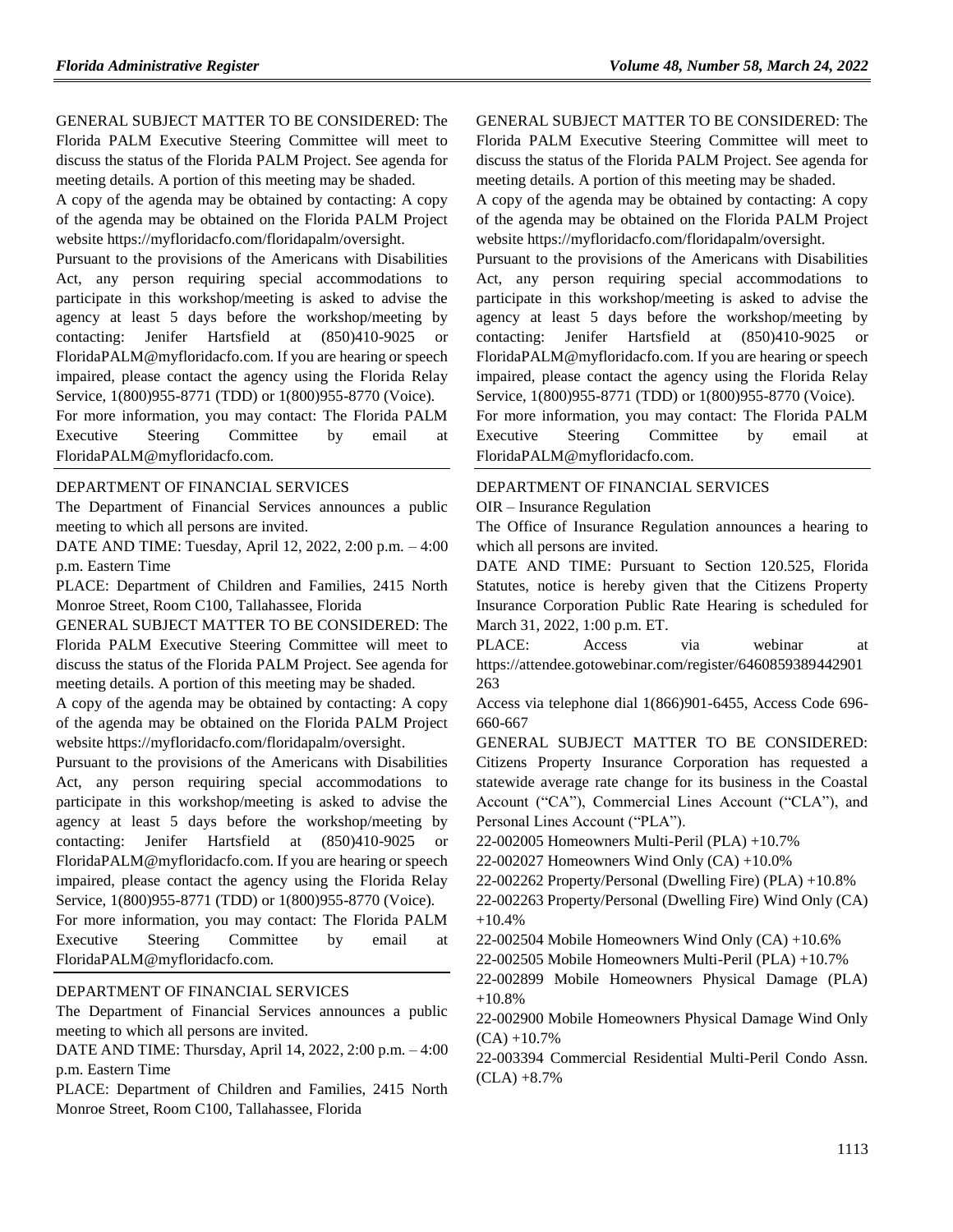22-003395 Commercial Residential Multi-Peril Excluding Condo Assn.  $(CLA) +10.2%$ 

22-003509 Commercial Non-Residential Multi-Peril (CLA) +0.7%

22-003648 Commercial Residential Wind Only Condo Assn.  $(CA) +9.9%$ 

22-003649 Commercial Residential Wind Only Excluding Condo  $(CA) + 10.6%$ 

22-003765 Commercial Non-Residential Wind Only (CA) +11.0%

The proposed effective date for the rate change for the Coastal Account, Commercial Lines Account, and Personal Lines Account is August 1, 2022, for new and renewal business.

An agenda and listing of rate filings subject to this hearing will be posted on the OIR website at https://floir.com/events/citizens-property-insurance-

corporation-public-rate-hearing.

Florida law allows the Office of Insurance Regulation to hold a public hearing for any purpose within the scope of the Insurance Code deemed to be necessary. Input from consumers and interested parties, as well as from representatives of Citizens Property Insurance Corporation, will be received at this public hearing. If you are unable to participate in this public hearing, please forward your comments to the Office of Insurance Regulation at RateHearings@floir.com; the subject line of your e-mail should read "Citizens Property Insurance Corporation." The record will be open for public comment until April 14, 2022, 5:00 p.m. ET.

A copy of the agenda may be obtained by contacting: Press@floir.com.

Pursuant to the provisions of the Americans with Disabilities Act, any person requiring special accommodations to participate in this workshop/meeting is asked to advise the agency at least 48 hours before the workshop/meeting by contacting: Press@floir.com. If you are hearing or speech impaired, please contact the agency using the Florida Relay Service, 1(800)955-8771 (TDD) or 1(800)955-8770 (Voice). For more information, you may contact: Press@floir.com.

FLORIDA GAMING CONTROL COMMISSION

The FLORIDA GAMING CONTROL COMMISSION announces a public meeting, to which all interested persons are invited to attend.

DATE AND TIME: Thursday, March 31, 2022, 10:00 a.m. – 1:00 p.m.

PLACE: Cabinet Meeting Room, The Capitol, Lower Level, Tallahassee, Florida

GENERAL SUBJECT MATTER TO BE CONSIDERED: This is a meeting to address the appointment of the executive director of the Florida Gaming Control Commission and other general business of the commission.

The public meeting agenda, related documents, and Florida Gaming Control Commission contact information are available by contacting Bryan Barber at [Bryan.Barber@myfloridalicense.com](mailto:Bryan.Barber@myfloridalicense.com) or (850)717-1761.

[South Florida Community Care Network](https://www.flrules.org/gateway/organization.asp?id=1130)

The Community Care Network, Inc. announces a public meeting to which all persons are invited.

DATE AND TIME: March 29, 2022, 2:00 p.m.

PLACE: South Florida Community Care Network, LLC d/b/a Community Care Plan, 1643 Harrison Parkway, Suite H-200, Sunrise, Florida 33323

GENERAL SUBJECT MATTER TO BE CONSIDERED: The Directors will meet to discuss organization of Community Care Network, Inc. For the safety of the Directors and the public, any interested persons of the public wishing to attend the meeting may do so via video conference by using the following link: https://teams.microsoft.com/l/meetup-

join/19%3ameeting\_OGI2MmQxMWEtNGMyNi00MDc2LW E1NGQtMjNhMDkwMDNmYWE3%40thread.v2/0?context= %7b%22Tid%22%3a%22f81e0c43-b4dd-4f4a-942f-

f568d2c30662%22%2c%22Oid%22%3a%22e55f0640-ae38- 4bab-b100-f0f605fd20d6%22%7d.

Interested persons may submit written comments or other documentation regarding the Organizational Meeting to: Attn: Legal Department, South Florida Community Care Network, LLC d/b/a Community Care Plan, 1643 Harrison Parkway, Suite H-200, Sunrise, Florida 33323, Email: public.comments@ccpcares.org.

A copy of the agenda may be obtained by contacting: Migdalia Soto-Roba at mroba@ccpcares.org or (954)622-3227.

Pursuant to the provisions of the Americans with Disabilities Act, any person requiring special accommodations to participate in this workshop/meeting is asked to advise the agency at least 3 days before the workshop/meeting by contacting: Susan Mansolillo at SMansolillo@ccpcares.org or (954)622-3232. If you are hearing or speech impaired, please contact the agency using the Florida Relay Service, 1(800)955- 8771 (TDD) or 1(800)955-8770 (Voice).

If any person decides to appeal any decision made by the Board with respect to any matter considered at this meeting or hearing, he/she will need to ensure that a verbatim record of the proceeding is made, which record includes the testimony and evidence from which the appeal is to be issued.

For more information, you may contact: Justin Marshall, Esq., Chief Legal Officer and Senior Vice President, South Florida Community Care Network, LLC d/b/a Community Care Plan, at jmarshall@ccpcares.org or (954)622-3402.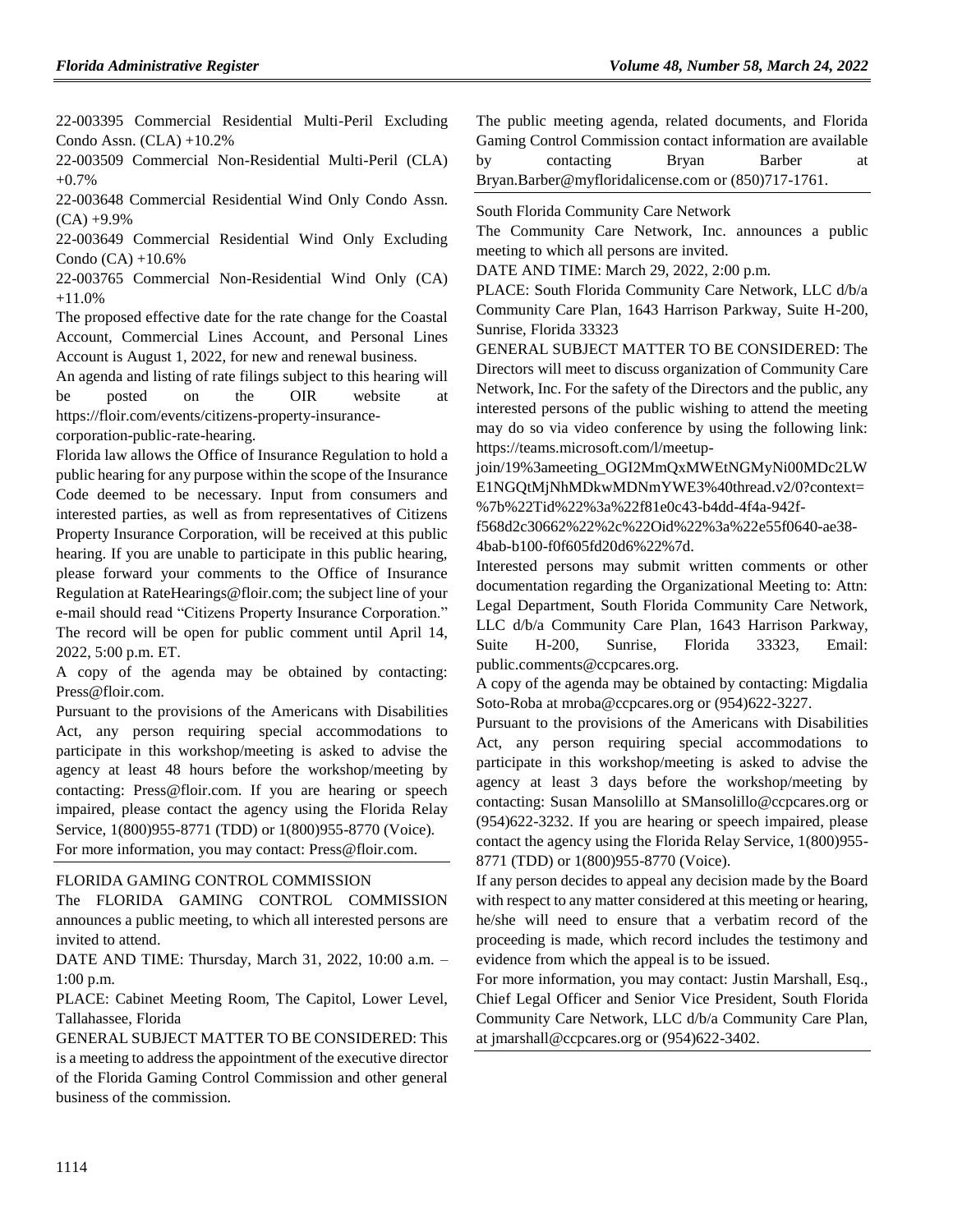# Section VII Notice of Petitions and Dispositions Regarding Declaratory Statements

### [DEPARTMENT OF HEALTH](https://www.flrules.org/gateway/department.asp?id=64)

#### [Board of Psychology](https://www.flrules.org/gateway/organization.asp?id=310)

NOTICE IS HEREBY GIVEN that the Board of Psychology has received the petition for declaratory statement from Brett Feinstein, Esq. on behalf of Francisco Martinez-Mesa, Psy.D., filed on March 23, 2022.The petition seeks the agency's opinion as to the applicability of Section 456.059, F.S. and Rules 64B19-19.005, F.A.C. and 64B19-19.006, F.A.C. as it applies to the petitioner.

Petitioner seeks a determination from the Board as to what is permissible to disclose during the deposition in a civil matter. Except for good cause shown, motions for leave to intervene must be filed within 21 days after publication of this notice.

A copy of the Petition for Declaratory Statement may be obtained by contacting: Allen Hall, Executive Director, Board of Psychology, 4052 Bald Cypress Way, Bin #C05, Tallahassee, Florida 32399-3253, Allen.Hall@flhealth.gov.

### [DEPARTMENT OF FINANCIAL SERVICES](https://www.flrules.org/gateway/department.asp?id=69) [Finance](https://www.flrules.org/gateway/organization.asp?id=524)

NOTICE IS HEREBY GIVEN that the Florida Office of Financial Regulation has received the petition for declaratory statement from CryptoFi, Inc. dba Crypto to Cash Now. The petition seeks the agency's opinion as to the applicability of Chapter 560, Florida Statutes, as it applies to the petitioner.

On 3/22/2022 the Petition was WITHDRAWN. The original petition sought a declaratory statement from the Office whether issuance of an e-Voucher by Petitioner which is then redeemed at a pre-approved/participating check casher location would qualify as a payment instrument under the Florida Money Transmitter Statute, Chapter 560, Florida Statutes. \*\*The original petition was published February 25, 2022 in the Florida Administrative Register Volume 48, Number 39.

A copy of the Petition for Declaratory Statement may be obtained by contacting: Agency Clerk, Office of Financial Regulation, P.O. Box 8050, Tallahassee, Florida 32314-8050, (850)410-9889, Agency.Clerk@flofr.gov.

Please refer all comments to: Agency Clerk, Office of Financial Regulation, P.O. Box 8050, Tallahassee, Florida 32314-8050, (850)410-9889, Agency.Clerk@flofr.gov.

[DEPARTMENT OF FINANCIAL SERVICES](https://www.flrules.org/gateway/department.asp?id=69) [Finance](https://www.flrules.org/gateway/organization.asp?id=524)

NOTICE IS HEREBY GIVEN that the Florida Office of Financial Regulation has issued an order disposing of the petition for declaratory statement filed by Zencorn, LLC on February 7, 2022. The following is a summary of the agency's

disposition of the petition: On 3/22/2022, a Final Order on the Petition was issued. The Office determined that Petitioner would not be a "money transmitter" pursuant to chapter 560, Florida Statutes, for the activities contemplated in Petitioner's proposed business model. \*\*The original petition was published February 10, 2022 in the Florida Administrative Register Volume 48, Number 28.

A copy of the Order Disposing of the Petition for Declaratory Statement may be obtained by contacting: Agency Clerk, Office of Financial Regulation, P.O. Box 8050, Tallahassee, Florida 32314-8050, (850)410-9889, Agency.Clerk@flofr.gov.

Please refer all comments to: Agency Clerk, Office of Financial Regulation, P.O. Box 8050, Tallahassee, Florida 32314-8050, (850)410-9889, Agency.Clerk@flofr.gov.

# Section VIII

# Notice of Petitions and Dispositions Regarding the Validity of Rules

Notice of Petition for Administrative Determination has been filed with the Division of Administrative Hearings on the following rules:

# **NONE**

Notice of Disposition of Petition for Administrative Determination has been filed with the Division of Administrative Hearings on the following rules:

# NONE

Section IX Notice of Petitions and Dispositions Regarding Non-rule Policy Challenges

# NONE

Section X Announcements and Objection Reports of the Joint Administrative Procedures **Committee** 

NONE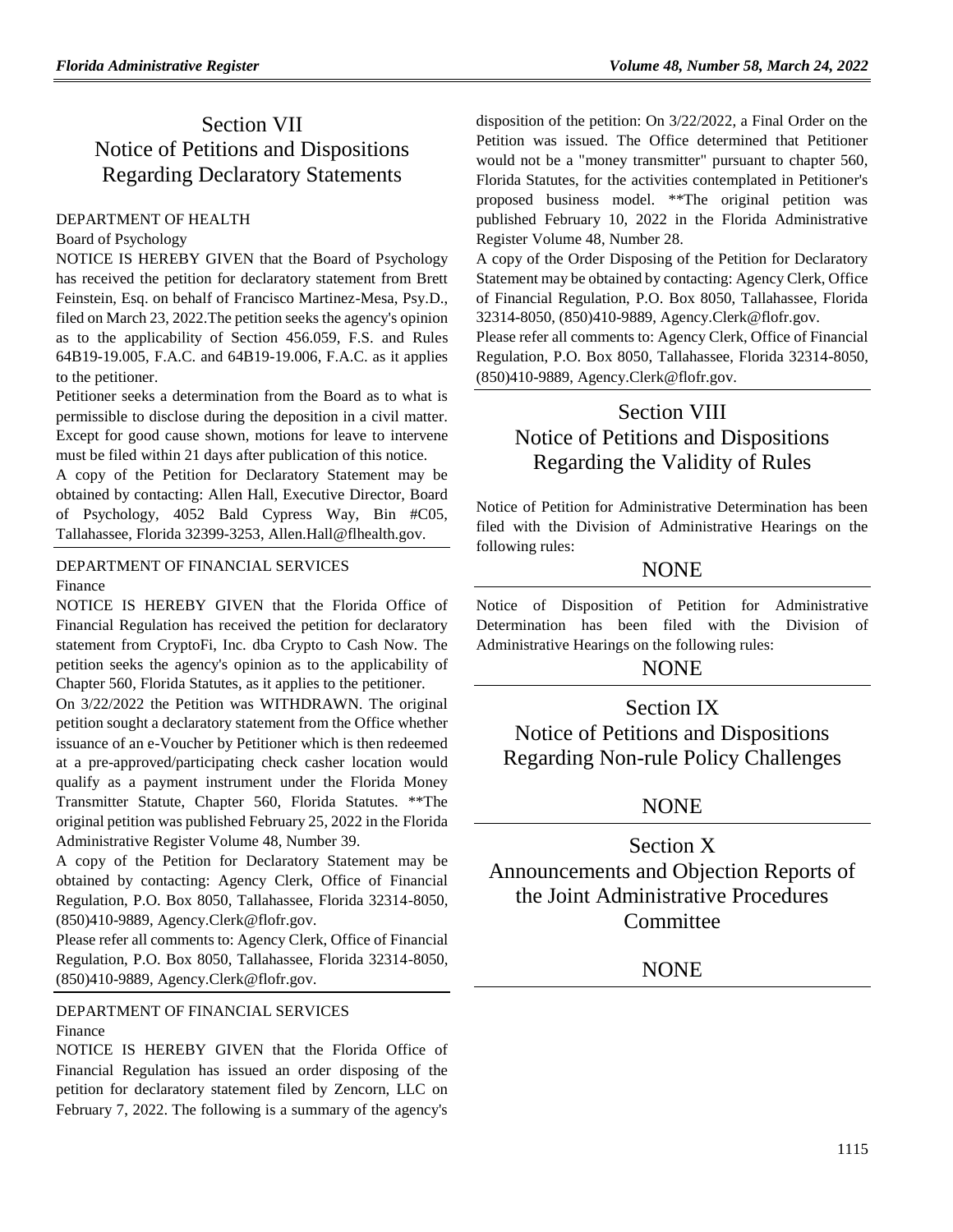# Section XI Notices Regarding Bids, Proposals and Purchasing

[Brasfield & Gorrie, LLC](https://www.flrules.org/gateway/organization.asp?id=1219) UF Traffic Lab Renovations - Delayed

Brasfield & Gorrie

Request for Qualifications

University of Florida – Traffic Lab Renovations

UF Project # MP04134

Please advise that our "Request for Qualifications" for UF Project # MP04134 will be extended (ID#25657293 Published in Vol 48/49 & ID #25657875 Published in Vol 48/50). This project is delayed slightly & will be readvertised when appropriate.

Brasfield& Gorrie, 4601 Touchton Road, Bldg. 300, Suite 3190, Jacksonville, FL 32246, Attn: Chad Ellis

[Pasco County Board of County Commissioners](https://www.flrules.org/gateway/organization.asp?id=1352) IFB-KM-22-123 IFB-KM-22-123 AS NEEDED RESTORATION OF STORMWATER CONVEYANCE SYSTEMS; May 3, 2022,

1:00 p.m.; [WWW.BIDNETDIRECT.COM](http://www.bidnetdirect.com/)

Pasco [County Board of County Commissioners](https://www.flrules.org/gateway/organization.asp?id=1352)

IFB-KM-22-064

IFB-KM-22-064 TRINITY BOULEVARD AND LITTLE ROAD INTERSECTION LEFT TURN LANE ADDITION; May 3, 2022, 1:15 p.m.; [WWW.BIDNETDIRECT.COM](http://www.bidnetdirect.com/)

# Section XII Miscellaneous

## [DEPARTMENT OF STATE](https://www.flrules.org/gateway/department.asp?id=1)

Index of Administrative Rules Filed with the Secretary of State Pursuant to subparagraph  $120.55(1)(b)6. - 7$ ., F.S., the below list of rules were filed in the Office of the Secretary of State between 3:00 p.m., Thursday, March 17, 2022 and 3:00 p.m., Wednesday, March 23, 2022.

| Rule No.    | <b>File Date</b> | <b>Effective</b> |
|-------------|------------------|------------------|
|             |                  | Date             |
| 40C-23.001  | 3/17/2022        | 4/6/2022         |
| 40D-8.041   | 3/18/2022        | 4/7/2022         |
| 59A-11.019  | 3/18/2022        | 4/7/2022         |
| 64B6-2.003  | 3/22/2022        | 4/11/2022        |
| 64B7-26.004 | 3/22/2022        | 4/11/2022        |
| 64B9-3.014  | 3/21/2022        | 4/10/2022        |
| 68A-1.004   | 3/18/2022        | 7/1/2022         |

| 68A-9.004  | 3/18/2022 | 7/1/2022 |
|------------|-----------|----------|
| 68A-12.001 | 3/18/2022 | 7/1/2022 |
| 68A-12.003 | 3/18/2022 | 7/1/2022 |
| 68A-12.004 | 3/18/2022 | 7/1/2022 |
| 68A-12.010 | 3/18/2022 | 7/1/2022 |
| 68A-13.001 | 3/18/2022 | 7/1/2022 |
| 68A-13.003 | 3/18/2022 | 7/1/2022 |
| 68A-13.004 | 3/18/2022 | 7/1/2022 |
| 68A-15.004 | 3/18/2022 | 7/1/2022 |
| 68A-15.006 | 3/18/2022 | 7/1/2022 |
| 68A-15.061 | 3/18/2022 | 7/1/2022 |
| 68A-15.062 | 3/18/2022 | 7/1/2022 |
| 68A-15.063 | 3/18/2022 | 7/1/2022 |
| 68A-15.064 | 3/18/2022 | 7/1/2022 |
| 68A-15.065 | 3/18/2022 | 7/1/2022 |
| 68A-17.004 | 3/18/2022 | 7/1/2022 |
| 68A-17.005 | 3/18/2022 | 7/1/2022 |
| 68B-41.002 | 3/18/2022 | 4/7/2022 |
| 68B-41.004 | 3/18/2022 | 4/7/2022 |

### **LIST OF RULES AWAITING LEGISLATIVE APPROVAL SECTIONS 120.541(3), 373.139(7) AND/OR 373.1391(6), FLORIDA STATUTES**

| Rule No.    | <b>File Date</b> | <b>Effective</b> |
|-------------|------------------|------------------|
|             |                  | Date             |
| 5K-4.020    | 12/10/2021       | **/**/****       |
| 5K-4.035    | 12/10/2021       | **/**/****       |
| 5K-4.045    | 12/10/2021       | **/**/****       |
| 60FF1-5.009 | 7/21/2016        | **/**/****       |
| $60P-1.003$ | 12/8/2021        | **/**/****       |
| 60P2.002    | 11/5/2019        | **/**/****       |
| $60P-2.003$ | 11/5/2019        | **/**/****       |
| 62-600.405  | 11/16/2021       | **/**/****       |
| 62-600.705  | 11/16/2021       | **/**/****       |
| 62-600.720  | 11/16/2021       | **/**/****       |
| 64B8-10.003 | 12/9/2015        | **/**/****       |
| 69L-7.020   | 10/22/2021       | **/**/****       |

## [DEPARTMENT OF FINANCIAL SERVICES](https://www.flrules.org/gateway/department.asp?id=69) FSC - [Financial Institution Regulation](https://www.flrules.org/gateway/organization.asp?id=523) Office of Financial Institutions

NOTICE OF FILINGS Financial Services Commission